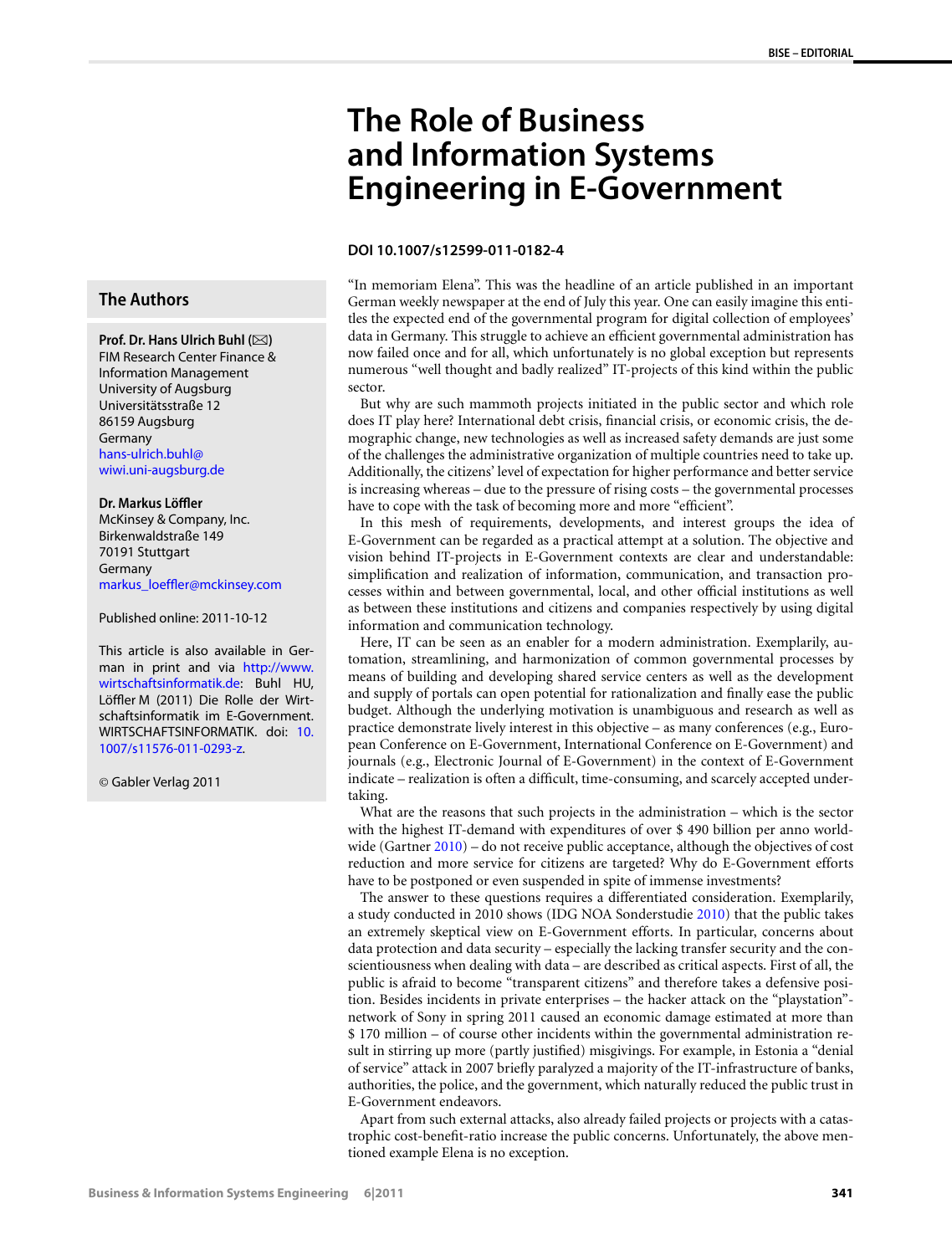Moreover, the program "virtual case file" of the Federal Bureau of Investigation (better known as FBI) can be named as a prominent example. After the attacks of 09-11 the US-commission demanded an urgent renewal of the outdated IT-systems of the FBI in order to support the inquiries concerning the terrorist attack. Via the "virtual case file" program, it was the FBI's intention to modernize its whole system for administration and distribution of information. After almost four years, when already \$ 170 million were spent, the project was finally stopped. Lacking program management knowledge as well as high fluctuation within IT-managers are listed as reasons for the failure.

The electronic health card ("elektronische Gesundheitskarte") is another example from Germany. Although the first issue of the electronic health card was planned for the 1st of January 2006, the German insurants are still expecting the overall introduction to this day. The aim of this project is to create more modern and more economic processes in the public health system by means of telematics in order to avoid repeated examinations and multiple registrations of identical data (Mertens [2008](#page-3-2)). Naturally, owing to the sensitivity of citizens' health information, data protection is of great importance and has called the critical voices of doctors, citizens, and data protectionists into action. Besides high costs for the project due to the central data storage, they also are afraid of the possibility of unauthorized access to sensitive data of patients as well as the hazard of improper use and fake.

A final example from Britain shows how even finally successful major projects stand on the brink of failure, driven by specific conditions of the public sector. At the end of the 1990s the British Passport Service (UKPS) intended to introduce a new forgeryproof passport. Due to the out-dated systems of the UKPS, essential subtasks (processing applications after examination through the UKPS, call center operations, supply of the IT-platform) were assigned to the former Siemens Business Services within the context of a business process outsourcing project. The new processes were introduced in 1998, but did not nearly reach the necessary efficiency: in June 1999 – at the beginning of holidays – the backflow of unprocessed applications for passports amounted to 565.000. Only cost-intensive emergency measures on both sides – UKPS and Siemens Business Services – could stabilize this situation. By the end of 2001, finally the complete rollout took place and received a proven customer satisfaction rate of 99.9%.

What where the reasons for this massive project crisis? Besides problems IT-projects have to cope with also in private enterprises (too ambitioned schedules for market entry, technical complications), there were challenges, which are typical for public projects: requirements changed dramatically in the course of time due to the altering general set-ups (necessity of issuing a passport also for newborns), and the public reacted differently than expected ("run" on the new passports in order not to find yourself without identity card shortly before a journey).

These examples illustrate typical reasons for the failure of IT-projects in the public sector:

- Governments face a complex environment, where conditions and requirements are in parts totally different compared to private enterprises. Numerous interest groups need to be satisfied and the project progress is critically followed by the population and the respective opposition. After all it is the taxpayers' money that is used for the realization of these projects. The project results need to be considerably more transparent since they are under critical observation of the press and the public interest.
- The general conditions for and objectives of projects are often subject to dynamic changes. New political emphasis and legislation need to be integrated into running projects. Thus, E-Government endeavors often face legal obstacles which partly owe to lacking IT-knowledge or even to apprehensions of following a wrong direction. Also the orientation of a – possibly changing – government or ruling party as well as the impact of the opposition are huge challenges for such mostly long-term projects.
- Initial budget planning and scheduling are typically and deliberately defined in an optimistic and over-ambitioned manner. There is a tendency to take into account cost or time overruns during the project, rather than to start with a high budget strategy for which the responsible politicians and the public only have little acceptance.
- Experienced (major) project managers are rare  $-$  in particular in public administration. Lacking qualification and expertise in project management results in methodical weaknesses of project planning and realization.

All these reasons are by the way also valid for projects beyond IT. However, in IT they seem to appear most frequently.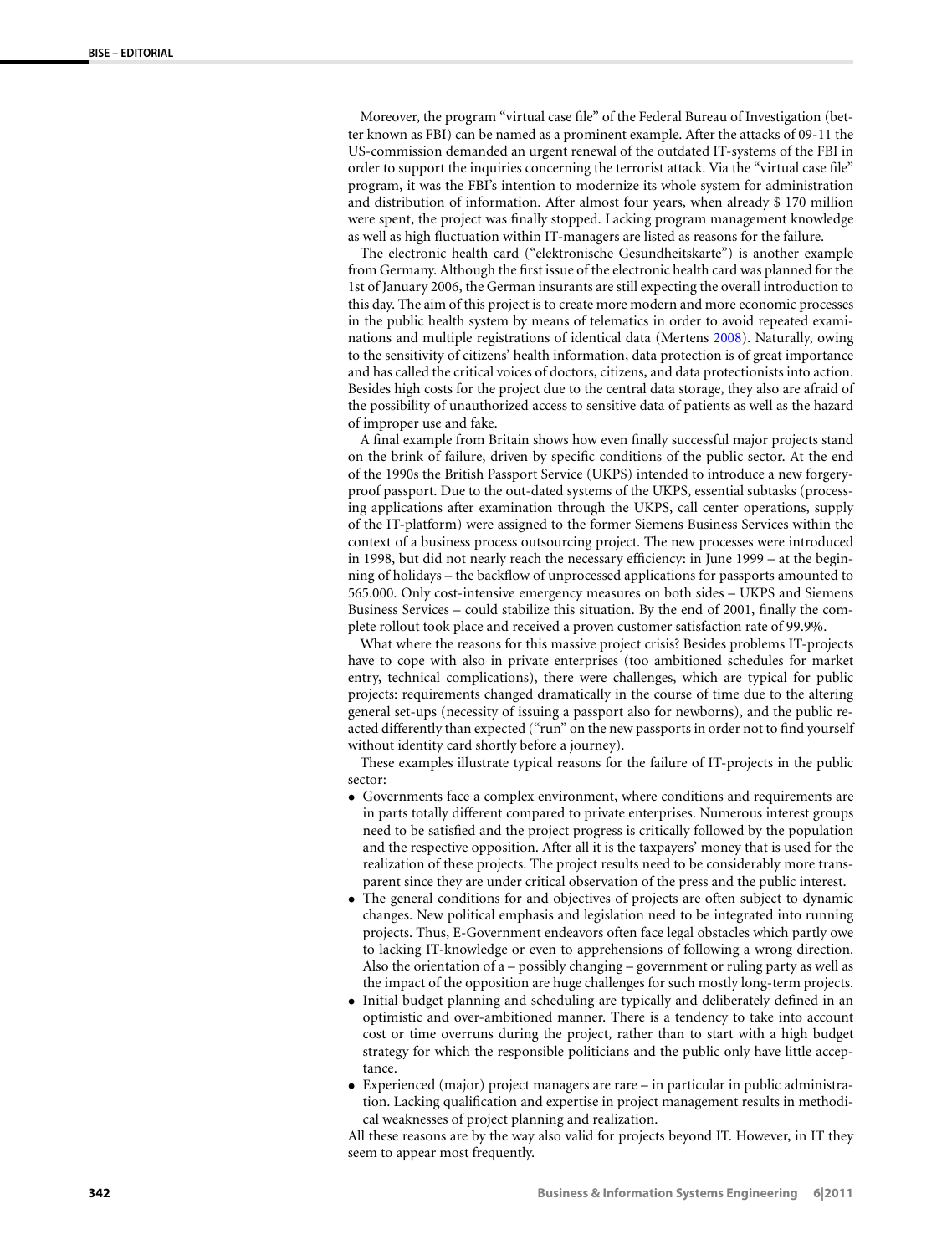Fortunately, some E-Government projects demonstrate that they can be realized successfully despite difficult environments in the public sector.

EU-wide, two pioneers in E-Government are Sweden and the Netherlands which enjoy their population's confidence and support in this field. The high E-Government usage ration of citizens (Sweden: 52%, the Netherlands: 54% (EU 27: 28%)) and enterprises (Sweden: 78%, the Netherlands: 85% (EU 27: 68%)) signalize how much the E-Government development is appreciated in these countries for the increase of efficiency and effectiveness in the public sector. The Scandinavians utilize the "e-Delegation", implemented in 2009, to ensure their plans for organizational and continuous development. The Dutch endeavors are embodied in the national "ICT agenda" whose realization is continuously pushed by the two organizations ICTU and GBO **Overhaid** 

Another example for a successful transformation process in the public sector is the introduction of the central telephone system "NYC 31" for public institutions in New York which was established by mayor Bloomberg in 2003. This project enabled all citizens to call public institutions at any time and quickly identify the right contact for their complaints and service requires – and that in over 170 languages. However, this project did not only bring along simplifications for the citizens but also for the decision makers within the city's administration. Based on the amount of available data "problem zones" within the town boundaries could quickly and exactly be identified through analytical methods. As a consequence, for example, all ambulances were equipped with GPS-devices which reduced the required time for giving first aid noticeably within 18 months.

Such successful projects exist also in Germany: recently, the Federal Employment Agency concluded a major project running over several years. Large parts of its IT landscape were replaced by a modern ERP solution based on standard software "in time and budget", implementing the functional benefit in the desired manner. To be successful with projects of this size (with costs in the three-digit million accounts) is not even the rule in private business.

These examples show that E-Government projects are absolutely capable of meeting the requirements of today's developments. But what can we learn from these positive examples and which role can Business and Information Systems Engineering (BISE) play in order to support future E-Government endeavors and lead to similar positive results?

- The integration and active participation of BISE in legislation is urgently recommended. In this way, potential consequences of the technical implementation can already be estimated and examined ex-ante. Thus, an E-Government law could determine the standards for the realization of IT-projects in the administration and hence create transparency for decision makers. Also establishing of a CIO minister could strengthen the position of IT when making decisions. Exemplarily, this has already been established in Germany since 2008 by the function of the representative of the Federal Government for information technology in the rank of permanent secretary for the federal administration. Moreover, Russia and Egypt have an own ministry for information and communication technology.
- As can be suspected from the mentioned negative examples above, governmental communication with interest groups – especially the citizens – plays an essential role. Only if BISE can successfully and transparently communicate the objectives behind such IT-projects, pointing out the benefit as well as the technical possibilities (attempts at a solution, tools, methods etc.), and addressing the issues of the public thoughts, can such projects be realized in future under consideration of the multiple and heterogeneous interest groups.
- This goes along with the support by the top-management. Successful IT-projects in private enterprises have shown that a clearly communicated mandate of leadership in the form of authorities for leading personalities in the IT-area as well as the unambiguous definition of the extent of the mandate within an organization can contribute to guarantee efficient decision processes. In the public sector it is essential to make sure that the political level of decision making supports such IT-projects in internal and external situations, especially in difficult periods. Analog to other IT-projects it is necessary to guarantee that there is a clear strategic orientation, a well-defined organizational environment and a system support with established and standardized methods and processes.